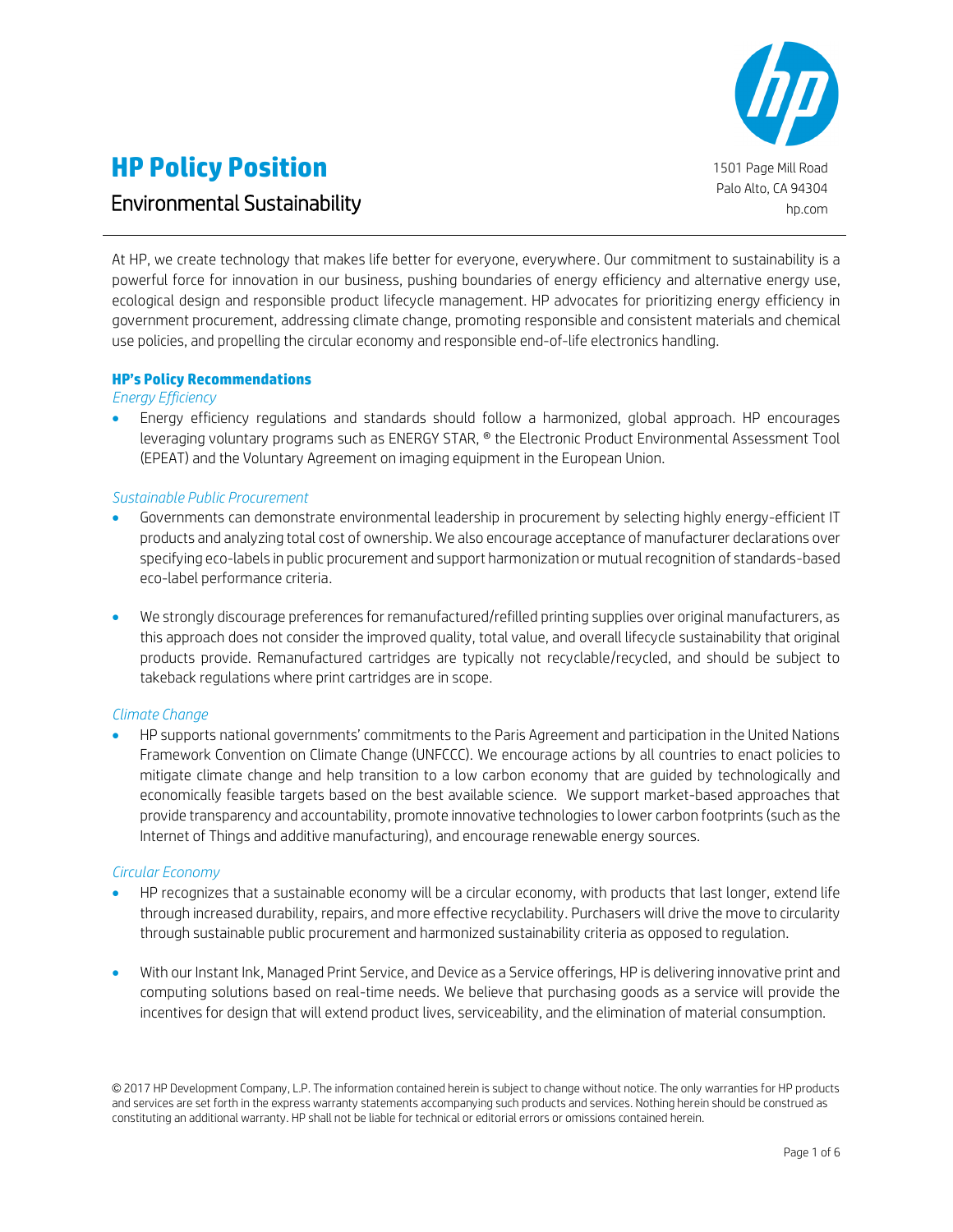#### *Additive manufacturing/3D Printing*

 3D printing will generate new opportunities to reduce manufacturing costs, carbon emissions production, energy usage and resource consumption by better matching supply and demand. Current regulatory frameworks are sufficient to address 3D printing sustainability issues, including existing regulations governing chemicals use, emissions/air quality, waste management and health and safety.

## *E-Waste and Product Recycling*

- We encourage responsible legislation on collection and recycling of used electronics that take into account shared responsibilities, measurement of waste flows, workable flow systems, harmonized recycling standards and fair allocation of obligations.
- HP engages with governments to help improve national and international legislation governing the movement of electronic waste. We strongly support the updated language adopted by the Basel Convention that recognizes the appropriate movement of nonworking products between countries to allow for proper repair or responsible recycling, and encourage countries to adopt this approach.

#### *Chemicals Management and Restrictions on Hazardous Substances*

- HP is dedicated to reducing the environmental and human health impacts of materials and chemicals throughout our supply chain. We support the goal to restrict substances of concern and responsibly manage chemicals, such as under the updated U.S. Chemical Safety for the 21st Century law, EU Restriction of Hazardous Substances Directive (RoHS) and Registration, Evaluation, Authorization, and Restriction of Chemical Substances (REACH) and encourage countries to harmonize approaches. Chemical and substance restrictions must be science-based and consider the availability of workable alternatives in setting implementation timeframes.
- We believe that producers should strive to use better materials and chemicals in their products. It is sometimes necessary to identify chemicals to "black list" and restrict from products, but the long-term roadmap for blacklisting chemicals must be established and stabilized so that material restrictions do not constrain the circular economy. Equally important, "white list" chemicals can be identified and encouraged as substitutes using tools such as the Green Screen™ for Safer Chemicals, so that producers are not forced to jump from one problematic chemical to another.

#### **Issue Background**

# *Energy Efficiency*

We encourage a harmonized, global approach to energy efficiency regulations and standards. HP is an active contributor to ENERGY STAR® standards development and updates for IT products, collaborating with the U.S. Environmental Protection Agency and Department of Energy. HP contributed to the development of the Electronic Product Environmental Assessment Tool (EPEAT®) standard for imaging and printing products with other technology stakeholders and the Green Electronics Council.

HP played a lead role in the voluntary agreement (VA) on imaging equipment that covers 96% of the EU market and secured approval from the European Union. HP and 15 other large manufacturers established the VA in 2011 to address the environmental impact of imaging equipment (copiers, printers and multifunctional devices). The VA includes a manufacturer commitment to the latest ENERGY STAR® criteria and establishes a set of formal guidelines to allow customers to make more sustainable purchasing decisions, with accurate information on energy and resource efficiency, paper use and consumables disposal and treatment.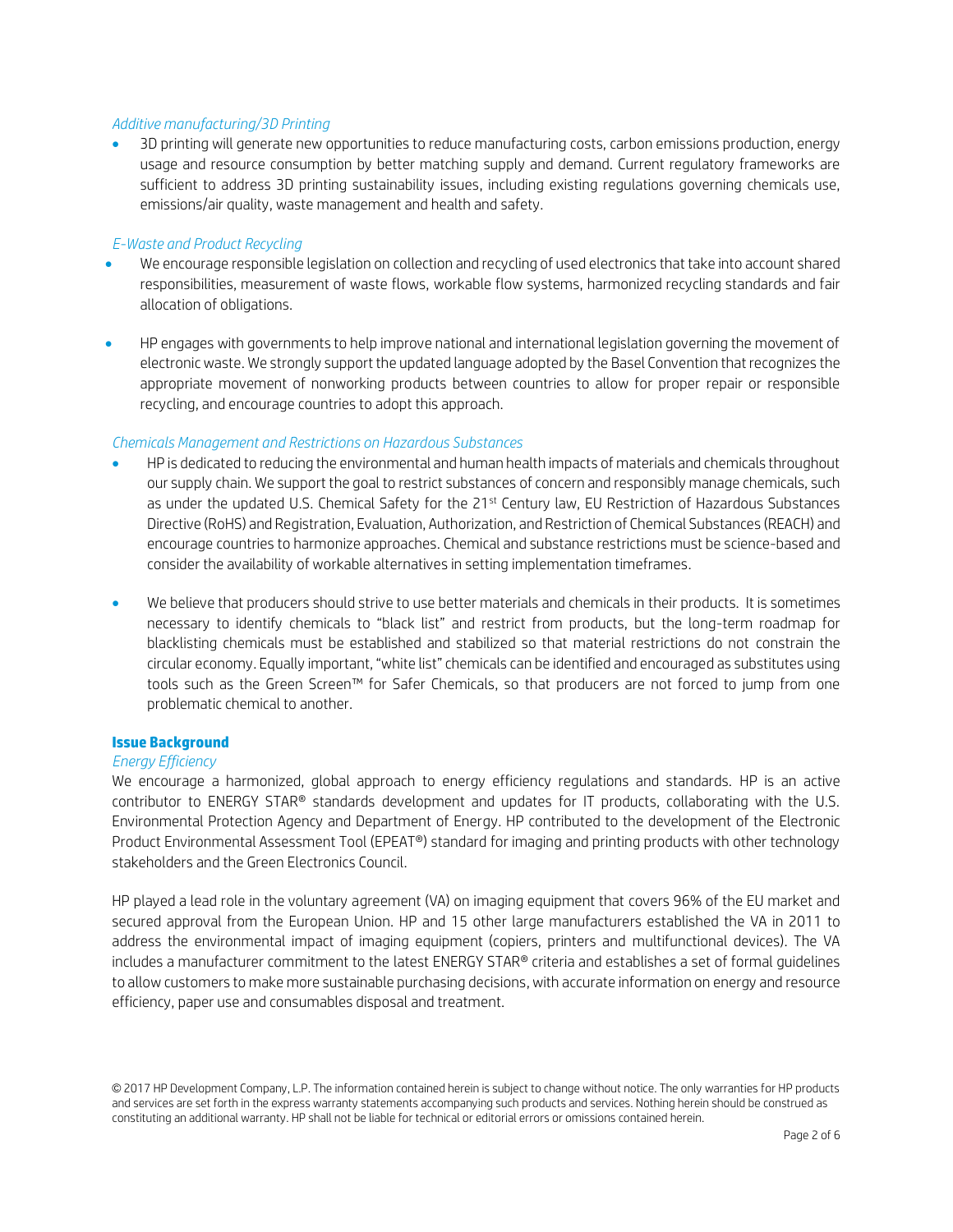## *Sustainable Public Procurement*

HP supports sustainable public procurement policies. Our Sustainable IT Purchasing Guide<sup>1</sup> outlines key considerations for green procurement:

- 1.) fairness and equitability, taking into account environmental lifecycle while treating all suppliers fairly
- 2.) harmonization and recognition of International standards
- 3.) science-based material restrictions
- 4.) prioritization of selection criteria
- 5.) environmental criteria that are measurable, comparable and verifiable
- 6.) process transparency
- 7.) compliance verification through self-declarations over eco labels

The current global eco-labeling system is severely fragmented. HP and others in the IT industry are advocating several measures to improve the meaningfulness of the system, such as: criteria harmonization, science-based criteria, mutual recognition arrangements between different labels, simplified application procedures, and better impact assessments by the eco label organizations. In the meantime, we strongly encourage acceptance of manufacturer declarations, such as the IT Eco Declaration, based on the ECMA-370 standard.

Procurement policies and tenders that favor remanufactured or refilled printing supplies do not take into account the lower quality and additional hidden costs compared to original manufactured products. In fact, 70% of the print quality is determined by the printer cartridge.<sup>2</sup> Remanufacturers do not generally manage take-back and end of life, and should be subject to takeback regulations that have print cartridges in scope. Contrary to popular belief, third-party remanufactured and refilled cartridges are not environmentally preferable to original manufacturer cartridges under a full life cycle assessment. Original manufactured products provide better overall quality and reliability, total value, and sustainability over the full life cycle, from design to take-back and recycling. Most original manufacturers adhere to "zero landfill" practices for all cartridges and manufacture our products under the strictest environmental health and safety standards.<sup>3</sup>

Remanufactured cartridges may not carry the same environmental certifications (e.g., eco labels), and overall system benefits that many customers expect. In addition, remanufactured cartridges are typically not recyclable and recycled, whereas, original cartridges can be effectively recycled and plastics from that process can be used in the manufacture of new cartridges. Further, the remanufactured industry is fragmented and may not have the same high standards for working conditions and environmental protocols for their manufacturing sites.

# *Climate Change*

At HP, we are innovating to mitigate the effects of climate change and adapting to an evolving global business and regulatory environment. We recognize that our customers and investors expect us to take action on sustainability.

HP supports individual governments' commitment to the Paris Agreement and participation in the United Nations Framework Convention on Climate Change (UNFCCC). Efforts to address climate change must be global, but differentiated, particularly for developing countries. HP supports approaches that encourage actions by all countries.

Policies to mitigate climate change and support a transition to a low carbon economy should be guided by technologically and economically feasible targets based on the best available science. Market-based mechanisms with clear, transparent and consistent price signals offer the best hope for creating innovation and competition over the long term. Both nations and businesses must implement greater transparency in tracking and reporting greenhouse gas (GHG) emissions to measure progress, make necessary course corrections, and promote shared accountability.

<sup>©</sup> 2017 HP Development Company, L.P. The information contained herein is subject to change without notice. The only warranties for HP products and services are set forth in the express warranty statements accompanying such products and services. Nothing herein should be construed as constituting an additional warranty. HP shall not be liable for technical or editorial errors or omissions contained herein.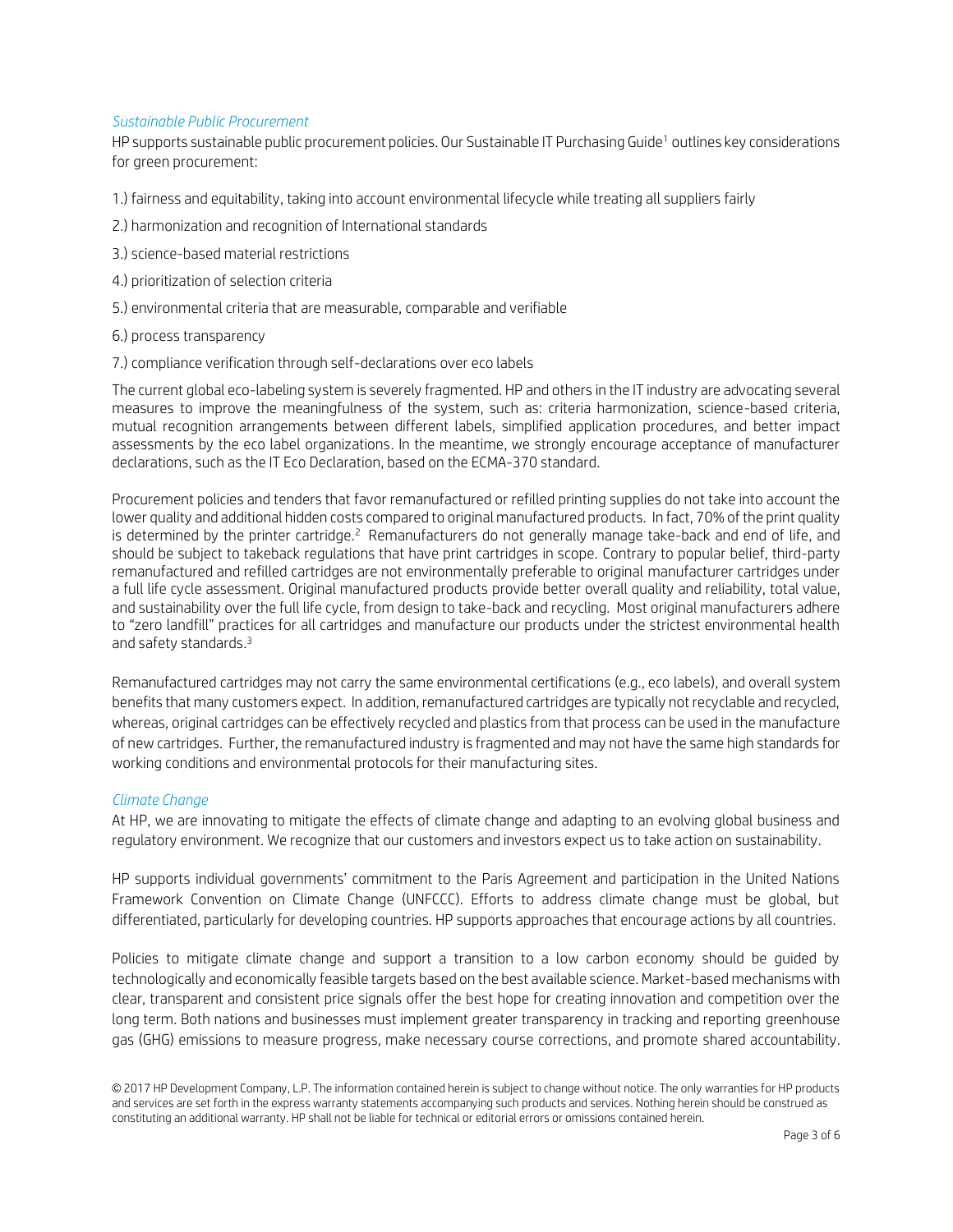Renewable energy sources should be encouraged as a critical part of the solution, with policies that promote choice in procurement and access to cost competitive options, flexible financing and contractual terms, simplified policies, and access to projects that reduce emissions beyond business as usual (as outlined in the corporate buyers' [regulatory](http://buyersprinciples.org/)  [principles\)](http://buyersprinciples.org/).

HP has a long legacy of environmental leadership and a demonstrated commitment to climate action that is recognized by three consecutive years on the CDP Climate A List and five consecutive years on the Dow Jones Sustainability World Index. We have committed to the following goals:

- Commit to 100% renewable electricity in our global operations with 40% by 2020 (signatory to [RE100\)](http://re100.org/hp-inc)
- Achieve zero deforestation associated with HP brand paper and paper-based product packaging<sup>4</sup> by 2020
- Reduce the GHG emissions intensity of HP's product portfolio by 25% by 2020, compared to 2010<sup>5</sup>
- Reduce the GHG emissions from HP's global operations by 25 percent by 2025, compared to 2015

We also work closely with our supply chain partners to help them reduce energy use, greenhouse gas emissions, and costs through programs that promote energy efficiency practices. In fact, we reduced our overall carbon footprint by 11% from 2014 to 2015, and met reduced emission goals for supply chain and operations more than five years ahead of schedule.

# *Circular Economy*

Across industries worldwide, companies are adopting a more sustainable approach that is intentionally restorative and regenerative, incorporating designs that eliminate waste. Following this circular "make, use, return" model, companies design products and systems to continually recover and reuse materials. Further, we provide extensive support to extend our products' lives through repairs, and encourage regulatory frameworks that allow us to do so. Transitioning purchasing from a transactional model to a service model will also tighten the linkage between product design and value recovery at the end of the first product life and beyond.

HP is driving towards a circular approach across our value chain, reflected in our products and initiatives: our print supplies closed loop recycling programs, our use of recycled content in hardware, HP Managed Print Services and Instant Ink, Device as a Service, innovative packaging designs, and HP product return and recycling options. We also believe connecting circular economy principles to resource efficiency is critical to success, which is why our products and services utilize our 'design for environment' principles: 1.) energy efficiency 2.) materials innovation 3.) design for recyclability.

# *Additive Manufacturing/3D Printing*

Additive manufacturing through 3D printing technology will revolutionize and localize manufacturing. We expect widespread adoption that can reduce waste associated with traditional manufacturing and improving the efficiency of product distribution. Just as digital on-demand printing has allowed companies to print only what they need, when and where they need it, 3D additive manufacturing allow companies to digitize production, reduce or eliminate physical inventories, and enable just-in-time, on-demand and localized delivery models, better matching supply with demand and reducing waste in physical inventories.

HP's 3D additive manufacturing solutions are focused on providing the speed, quality, reliability and cost improvements needed to enable scalable production and widespread adoption. As with our other products, we seek to create 3DP solutions with the least amount of energy consumption, and have determined existing energy efficiency regulatory frameworks are adequate for this emerging technology. In all jurisdictions, HP Multi Jet Fusion products will follow existing generally applied regulations imposed on manufacturing equipment.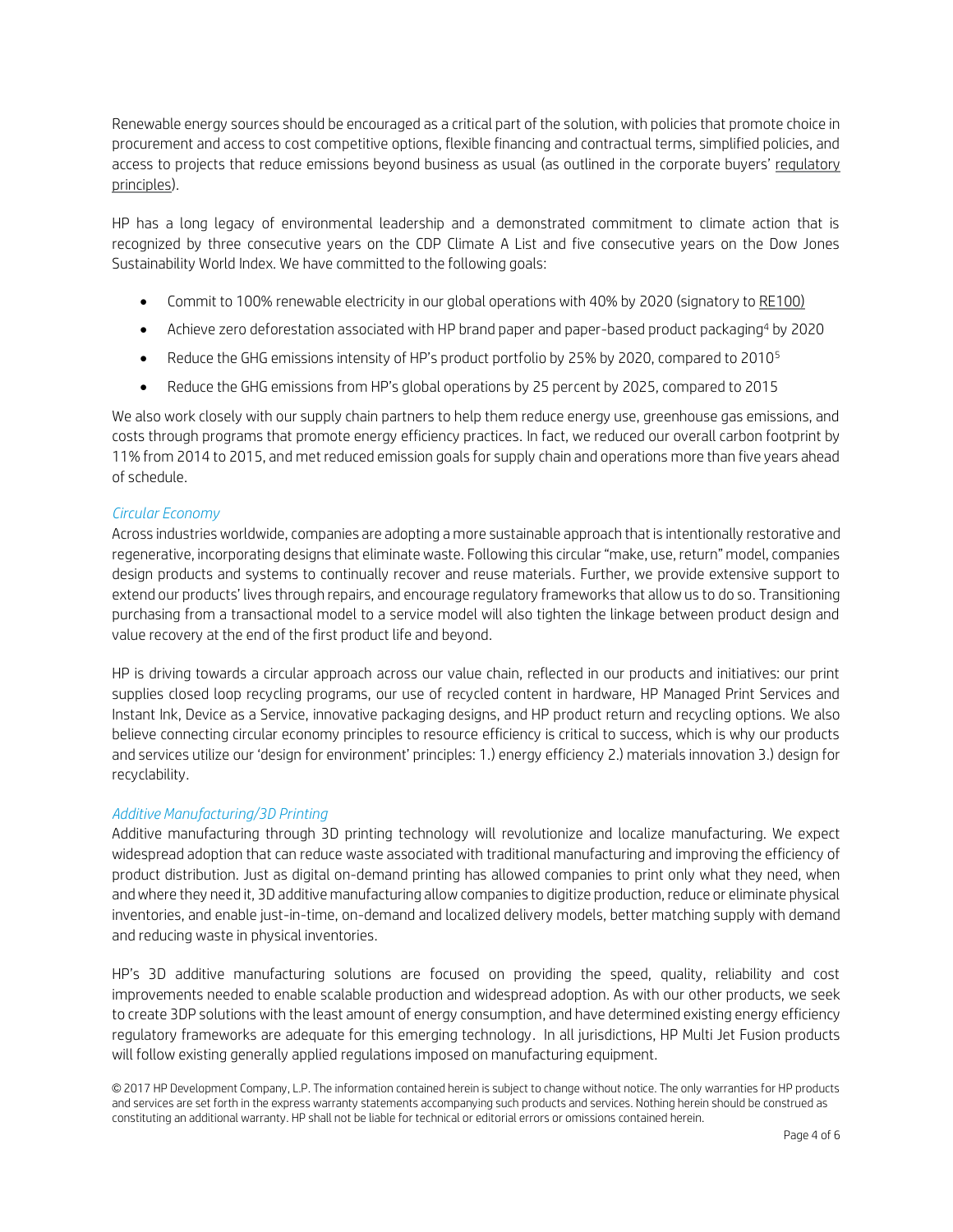Parts and waste generated during the printing process should be disposed of in compliance with national, state and local regulations. HP offers a waste profile datasheet that provides certain characteristics of the materials which our customers can use to determine the appropriate disposal method.

#### *End-of-life Electronics and Product Recycling*

HP believes that all manufacturers share responsibility for managing used electronics with governments, retailers, and customers. We are an industry leader in electronic product and print cartridge take-back programs. HP collects used electronic products for resale and recycling in 74 countries and territories worldwide. We also extend product life of many HP products through refurbishment.

HP fully complies with electronics take-back laws around the world, and actively participates in the development of industry recycling standards, stewardship management programs and the revision and shaping new directives at all stages of the legislative and implementation process based on our extensive experience in the area of Extended Producer Responsibility.

HP does not allow the export of electronic waste from developed to developing countries, and engages with governments to help improve national and international legislation governing the movement of electronic waste, such as the Basel Convention on the Control of Transboundary Movements of Hazardous Waste and Their Disposal. We strongly support the recently updated language that recognizes the appropriate movement of nonworking products between countries to allow for proper repair or responsible recycling.

Most legislation holds manufacturers responsible for collection and treatment of their used products, yet, private collection companies increasingly divert electronics from manufacturer obligated programs (e.g., desktop and portable computers). This makes it difficult for manufacturers to collect mandated target volumes set by government without having to collect expensive to recycle electronics that our company never sold (e.g., CRT TVs and monitors). Further, the current system of private collection optimizes the collection process around precious metals, so bulk materials, such as plastics, are not effectively recovered or used. We are leading discussions on how take-back laws could be adjusted to ensure volume targets remain effective and responsible, measure all waste flows and continue to improve the efficient collection and environmentally responsible recycling of end-of-life products.

We conduct our supplies recycling program in a manner that is environmentally sound and complies with applicable regulatory requirements. Our closed loop ink cartridge recycling process was the first of its kind, where recycled plastics from HP ink cartridges are combined with recycled plastic bottles or apparel hangers to create new original HP ink cartridges. The recycled plastic used in this process has a carbon footprint up to 33 percent smaller than virgin plastics and reduces fossil fuel consumption by 54 percent.

# *Chemicals Management and Restrictions on Hazardous Substances*

HP believes that producers should strive to use better materials and chemicals in their products and to reduce worker exposure to substances of concern in manufacturing processes. We use Green Screen™ [for Safer Chemicals](http://greenscreenchemicals.org/) to identify environmentally preferable alternatives.

We comply with the EU's REACH legislation, which includes requirements for assessing and managing the risks posed by chemicals. HP accomplishes this by working closely with suppliers to gather information on listed substances that may be in HP product materials and providing related safety information to customers.

HP fully complies with and supports the aims of the EU RoHS Directive, which limits lead, mercury, cadmium, hexavalent chromium, polybrominated biphenyls (PCC) and polybrominated diphenyl ether (PBDE). With the revision